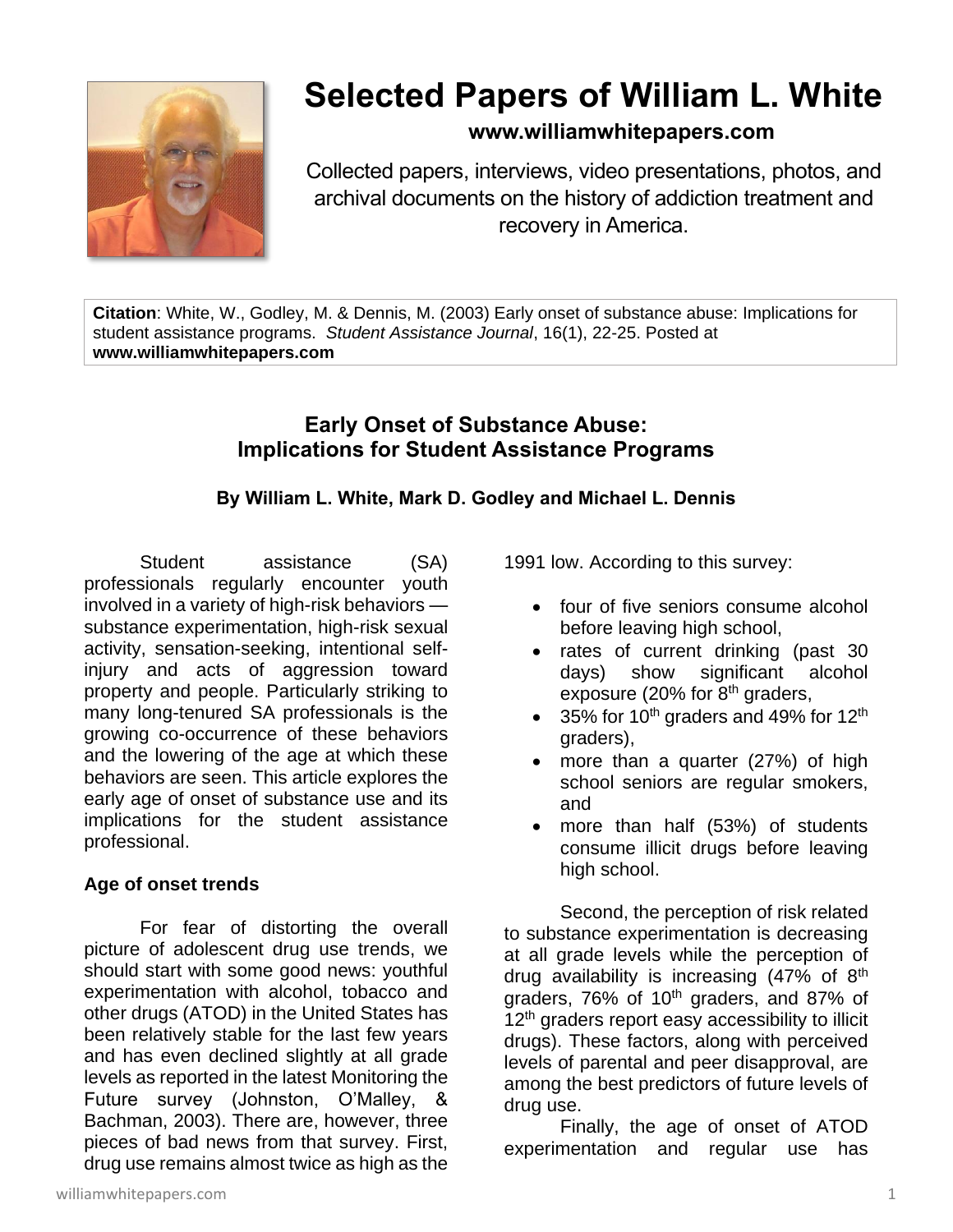progressively declined (Dennis, Babor, Roebuck, & Donaldson, 2002). A trigenerational study of those born before 1930, between 1930 and 1949 and those born after 1949 found a progressive decline in the age of onset of regular alcohol consumption and the probability of developing an alcohol-related problem before age 25 (Stoltenberg, Hill, Mudd, Blow, & Zucker, 1999). In a study comparing the drug using behaviors of college students under 21 and those 21 or older, the younger students presented significantly lower age of onset of drinking than older students. More than half of the younger students surveyed began drinking before age 16 (Presley, Meilman, & Lyerla, 1991). Between 1965 and 1995, the rate of initiation of alcohol consumption by 12- to 17-year-olds doubled (National Institute on Drug Abuse, 1999) as the median age of onset of alcohol consumption (more than a few sips) declined to age 13 (Substance Abuse and Mental Health Services Administration, 1999). This trend crosses gender lines. The percentage of girls who began drinking between ages 10 and 14 rose from 7% in 1965 to 31% in 1995 (Substance Abuse and Mental Health Services Administration, 1999).

This lowered age of onset of drug exposure is particularly evident in populations of adolescents entering the criminal justice system and addiction treatment programs. In 1994, 38% of drugusing youth incarcerated within stateoperated juvenile facilities reported onset of drug use before age 12 (19% before age 10) (U.S. Department of Justice, 1994). In the just-completed Cannabis Youth Treatment Study, more than 80% of the 600 youth admitted to the study began regular substance use between the ages of 12 and 14 (Dennis, Titus et al., 2002).

#### **Forces influencing onset**

Several factors are being examined for their potential contribution to the early onset of substance experimentation:

• decreased perception of risk among young people regarding the potential harm of ATOD use,

- decreased perception of parental and peer disapproval of ATOD use,
- decreased supervision of children and adolescents,
- intergenerational transmission of early onset male drinking, and
- targeting of young people by licit and illicit drug industries.

Understanding how new promotional forces and the diminishment of traditional inhibiting forces are interacting to lower the age of alcohol and other drug use will be crucial to implementing future strategies to reverse this trend.

## **Effects of early age of onset**

Concern about lowered age of onset of substance use springs from several sources. First, there is a growing body of research linking early onset substance use with increased risk for subsequent substance use disorders. Information from the National Longitudinal Alcohol Epidemiological Survey revealed that the risk of adult alcohol dependence was directly related to age of onset: before age 15 (40%), age 17 (24.5%), ages 18-19 (16.5%), age 20-22 (10%). The risk of adult alcohol dependence increased an average of 9% for each decreasing year of age of onset (Grant & Dawson, 1997). In another study comparing symptoms of dependence in the past year to age of first use, it was discovered that those who started using a given substance before age 15 (when compared with those who began use after age 18) were 1.49 times as likely to have problems with tobacco (39% vs. 30%), 2.74 times as likely to have problems with alcohol (45% vs. 23%), 2.45 times as likely to have problems with marijuana (63% vs. 41%) and 2.65 times more likely to have problems with other drugs (71% vs. 53%) (Dennis, Babor et al., 2000).

In preliminary studies, early onset (before age 15) of alcohol, tobacco and other drug use also has been associated with:

• faster development of drug dependence (Kreichbaun & Zering,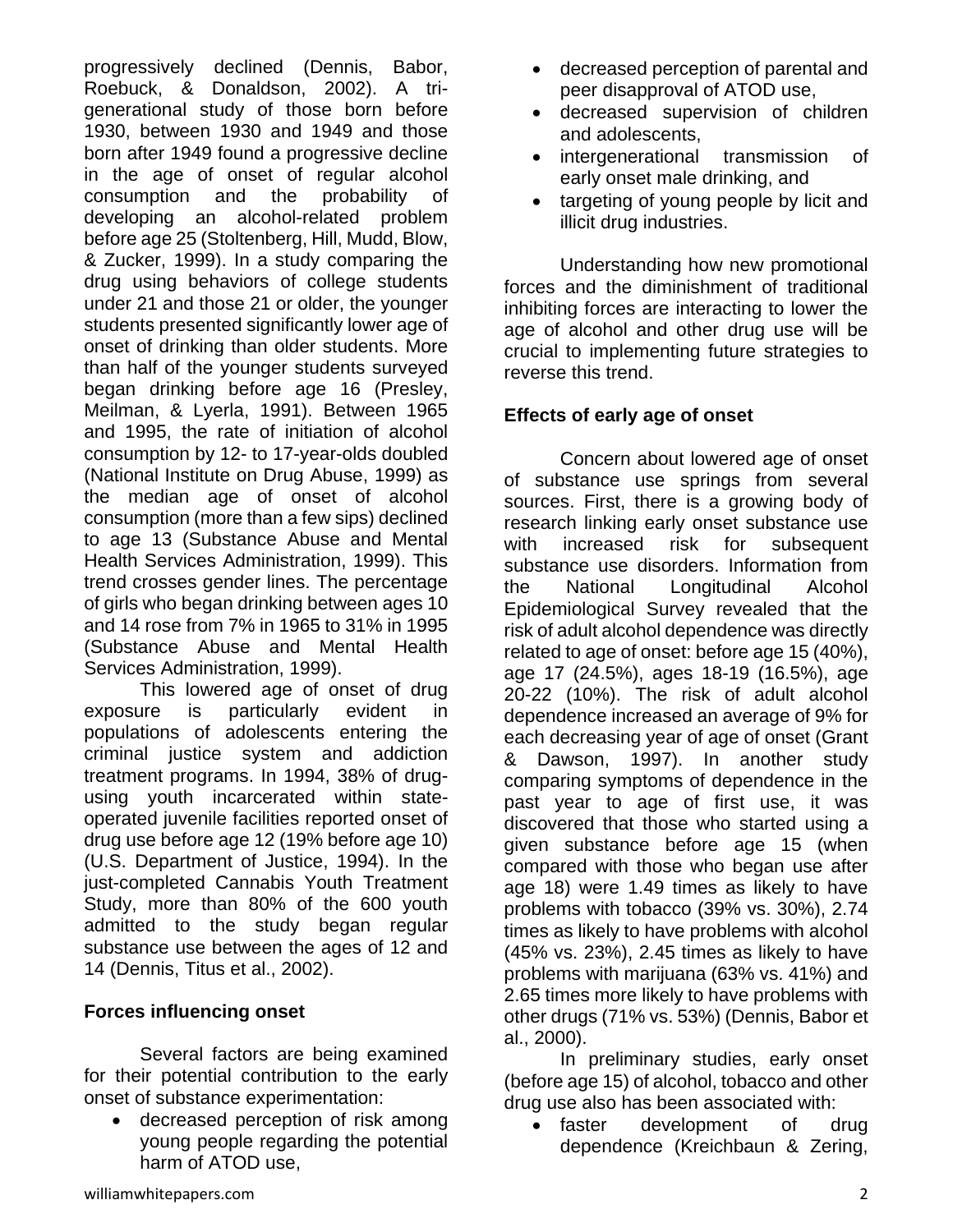2000),greater problem severity early onset smoking is associated with heavier smoking (Chen & Millar, 1998);

- early onset drinking is associated with greater alcohol-related cognitive impairment and liver dysfunction (National Institute on Alcohol Abuse and Alcoholism, 2003; Arria, Dohey, Mezzich, Bukstein, & Van Thiel, 1995),greater problem complexity the presence of comorbid physical disorders and psychiatric disorders and less social support for subsequent recovery (Sobell, Sobell, Cunningham, & Agrawal, 1998),
- increased risk of other life problems — lifetime risk of accidents while under the influence of alcohol (Hingston, Heeren, Jananka, & Howland, 2000) and alcohol-related violence (Hingston, Heeren, & Zakocs, 2001), and
- poor intervention outcomes via less help-seeking and greater postintervention relapse (Keller et al., 1992; Kessler et al., 2001; Chen & Millar, 1998).

There are two views about the relationship between early onset of substance use and subsequent substance use disorders and related problems. The first is that early onset is a direct cause of such disorders and problems. The second view is that early onset substance use reflects a broader pattern of life disruption that causes both early onset and a wide range of subsequent problems (McGue, Iaconoo, Legrand, & Elkins, 2001). These theories are not mutually exclusive. We may find that early onset substance experimentation is both a cause and consequence of other problems.

#### **Implications for SAPs**

We have seen from the above review of the research that lowered age of onset of substance use is associated with the future risk, intensity, complexity and intractability of substance use disorders and related life problems. Lowered age of onset of drug use interacts with personal vulnerabilities (family history of substance problems, substancesaturated family/social environments) to generate multiple problems (for example, educational/vocational failure, depression, suicide, crime, pregnancy, infectious diseases) that compromise intervention outcomes and heighten the toll on individuals, families and communities. The early onset of substance use and related disorders also has a contagious quality in that it usually unfolds and flourishes within a peer context.

The issue of lowered age of onset of substance use has particular relevance to student assistance programs. The precocious onset of substance use in children signals vulnerability for the development of other problems (conduct disorder, attention disorders and affective disorders, among others) and behaviors that pose risks to the individual child and others. These other problems have a complex interaction with substance use and can precede, co-occur, or follow substance initiation. Intervening in these other problems and behaviors constitutes a crucial prevention or early intervention strategy for substance-related problems, just as proactive intervention into early substance use serves the same functions for these other problems. "Silo programs" that target a single problem or risk behavior must eventually give way to more integrated programs that focus on promoting the global health and development of these children.

SA programs can play an important role in lowering the short- and long-term risks to individuals, families and communities by postponing substance use initiation as long as possible, and by recognizing developmental windows of vulnerability and opportunity in the transitions from early drug experimentation to chronic drug dependence. More specifically, SAPs can:

• enhance protective factors (pro-social values, skills and family and peer relationships) prior to the developmental period (ages 9 to12) of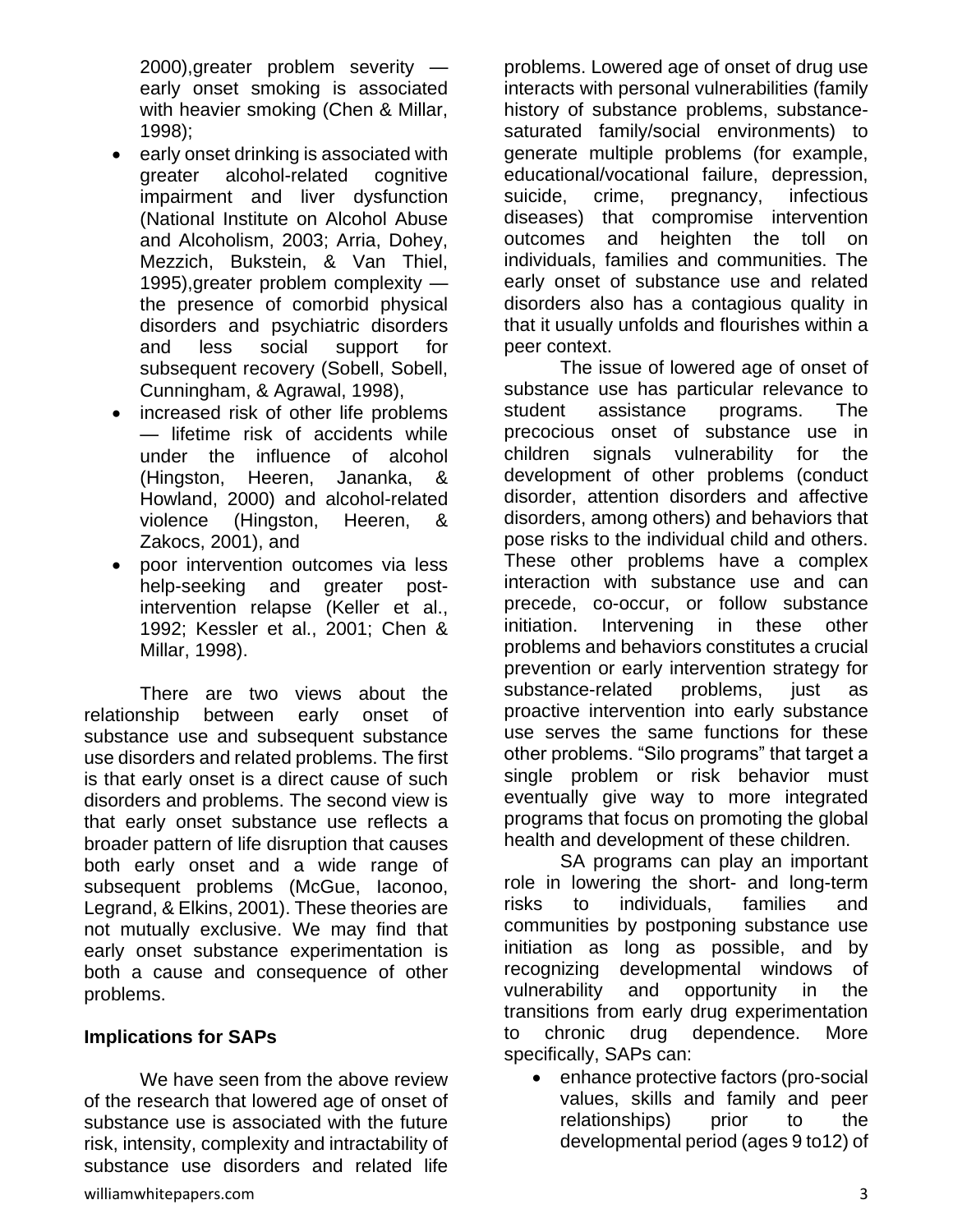greatest vulnerability for drug use initiation and related problems;

- deliver focused support to children at risk for the development of substance use problems (family history of alcohol and other drug problems, parental detachment, access to alcohol and/or other drugs at home, academic struggle/failure, emotional distress, involvement in drug-oriented peer cultures, behavioral problems, involvement in criminal justice system, and atypical drug sequencing (use of marijuana before alcohol and use of other illicit drugs before marijuana) (National Institute on Alcohol Abuse and Alcoholism, 2003; Kandel, Johnson, & Bird, 1999; Mackesy-Amiti, Fendrich, & Goldstein, 1997));
- prevent or slow the movement from initial to regular drug use;
- intervene before the transition from single to multiple drug experimentation;
- interrupt the progression from regular drug use to drug-related problems and drug dependence;
- prevent an expanded repertoire of high risk, health-threatening behaviors, for example, unprotected sex with multiple partners, high risk behavior in vehicles, crime, and violence; and
- intervene with those experiencing substance use disorders to restore personal health and diminish problem contagion within the school and community.

SA professionals can help communities examine the national and local changes that are contributing to lowered age of onset of ATOD use (and other risk behaviors) and find ways to sustain and strengthen those strategies that reduce these problems. SA professionals also can play an active part in shaping community norms and standards related to ATOD use, confronting and countering the targeting of young people by licit and illicit drug industries, and advocating a full continuum of community-based youth-oriented prevention, early intervention, treatment and post-treatment recovery support services.

Early ATOD exposure, whether as a consequence or cause of other problems, seems to be a visible indicator for inclusion in a growing group of individuals who exhibit early and prolonged physical, social, and educational/vocational disability. This group goes on to consume massive quantities of human services that do little to alter the quality of their lives or their level of functioning. Early intervention is the key to preventing this pattern. Research is showing that the earlier the age of intervention into such problem constellations, the greater the long-term prognosis for problem resolution, even when that resolution requires multiple interventions over time (Dennis, Scott, & Funk, under review). Investment in SA programs is an effective strategy for positively altering the developmental trajectory of children at high risk for lifeshortening and life-impairing problems.

Young people are developing lifeimpairing and life-threatening problems with alcohol, tobacco and other drugs who would not have developed these problems if their initial exposure to these substances could have been postponed (Chou & Pickering, 1992). ATOD-related problems resulting from early age of onset are among the most preventable causes of death and disability. For more than 150 years (1820 to 1970), this country successfully postponed significant (defined as frequent, heavy or binge use), unsupervised (outside the context of family/religious rituals) alcohol and other drug exposure until after puberty. In the past three decades, ATOD experimentation has shifted from a symbolic rite of passage from late adolescence into adulthood to a rite of passage from childhood into adolescence. It is time this shift was recognized as the most clinically and socially significant drug trend of the past century (White, 1999). SA professionals and other activists must call upon America and its local communities to examine the sources and solutions to early onset ATOD use. This trend must be reversed.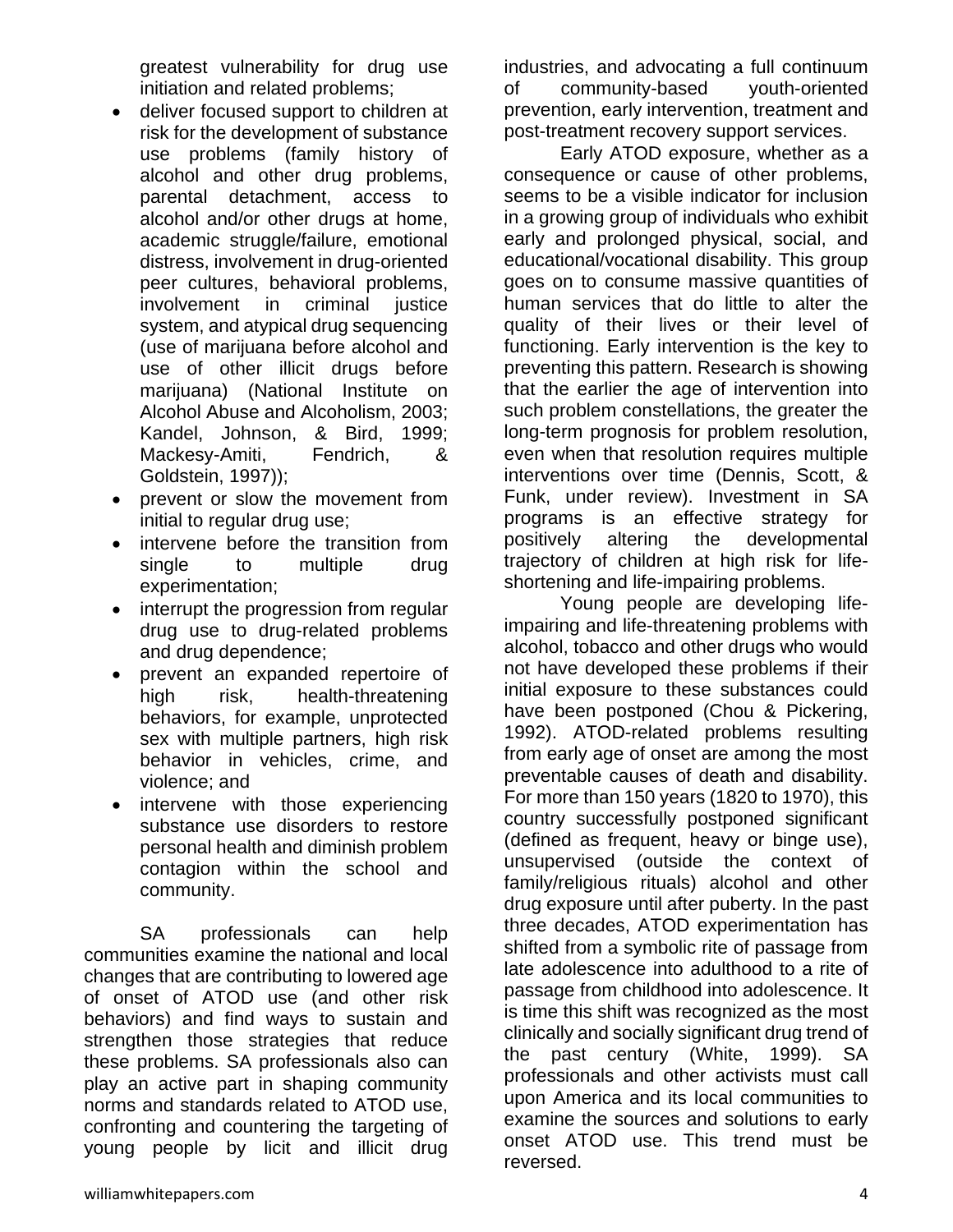**Acknowledgment**: This work was supported by CSAT contract no. 270-97- 7022. The opinions are those of the authors and do not reflect official positions of the government.

**William White, MA**, (bwhite@chestnut.org), Senior Research Consultant, **Mark Godley, PhD**, Director of Research, and **Michael Dennis, PhD**, Senior Research Psychologist, all work at the Lighthouse Institute, the research and training division of Chestnut Health Systems in Bloomington, IL.

## **References**

- Arria, A. M., Dohey, M. A., Mezzich, A. C., Bukstein, O. G., & Van Thiel, D. H. (1995). Self-reported health problems and physical symptomatology in adolescent alcohol abusers. *Journal of Adolescent Health, 16*(32), 226- 231.
- Chen, J., & Millar, W. (1998). Age of smoking initiation: Implications for quitting. *Health Reports, 9*(4), 39-46.
- Chou, S. P., & Pickering, R. P. (1992). Early onset of drinking as a risk factor for lifetime alcohol-related problems. *British Journal of Addiction, 87,* 1199- 1204.
- Dennis, M. L., Babor, T., Roebuck, M. C., & Donaldson, J. (2002). Changing the focus: The case for recognizing and treating marijuana use disorders. *Addiction*, *97 (Suppl. 1)*, S4-S15.
- Dennis, M. L., Scott, C. K., & Funk, R. (under review). The duration and correlates of substance abuse treatment careers among people entering publicly funded treatment in Chicago. *Journal of Substance Abuse Treatment.*
- Dennis, M. L., Titus, J. C., Diamond, G., Donaldson, J., Godley, S. H., Tims, F., Webb, C., Kaminer, Y., Babor, T., Roebuck, M. C., Godley, M. D., Hamilton, N., Liddle, H., Scott, C. K., & CYT Steering Committee. (2002). The Cannabis Youth Treatment

(CYT) experiment: Rationale, study design, and analysis plans. *Addiction*, *97,* S16-S34.

- Grant, B. F., & Dawson, D. A. (1997). Age at onset of alcohol use and its association with DSM-IV alcohol abuse and dependence. *Journal of Substance Abuse, 9,* 103-110.
- Hingston, R. W., Heeren, T., Jananka., A., & Howland, J. (2000). Age of drinking onset and unintentional injury involvement after drinking. *Journal of the American Medical Association, 284,* 1527-1533.
- Hingston R. W., Heeren T., & Zakocs R. (2001). Age of drinking onset and involvement in physical fights after drinking. *Pediatrics, 108*(4), 872-877.
- Johnston, L., O'Malley, P., & Bachman, J. (2003). *Monitoring the Future National Results on Adolescent Drug Use: Overview of Key Findings, 2002*. (NIH Publication No 03-5374) Bethesda, MD: National Institute on Drug Abuse.Kandel, D. B., Johnson, J. G., & Bird, H. R. (1999). Psychiatric comorbidity among adolescents with substance use disorders: Findings from the MECA study. *Journal of the American Academy of Child and Adolescent Psychiatry, 38,* 693-699.
- Keller, M., Lavori, P., Beardslee, W., Wunder, J., Drs., D., & Hasin, D. (1992). Clinical course and outcome of substance abuse disorders in adolescents. *Journal of Substance Abuse Treatment, 9,* 9-14.
- Kessler, R. C., Aguilar-Gaxiola, S., Berglund, P., Caraveo-Anduaga, J., DeWitt, D., Greenfield, S., Kolody, B., Offson, M., & Vega, W. (2001). Patterns and predictors of treatment seeking after onset of a substance use disorder. *Archives of General Psychiatry, 58*(11), 1065-1071.
- Kreichbaun, N., & Zering, G. (2000). Adolescent patients. In G. Zering (Ed.), *Handbook of Alcoholism* (pp. 129-136). Boca Raton, LA: CRC Press.Mackesy-Amiti, M. E., Fendrich, M., & Goldstein, P. J. (1997). Sequence of drug use among